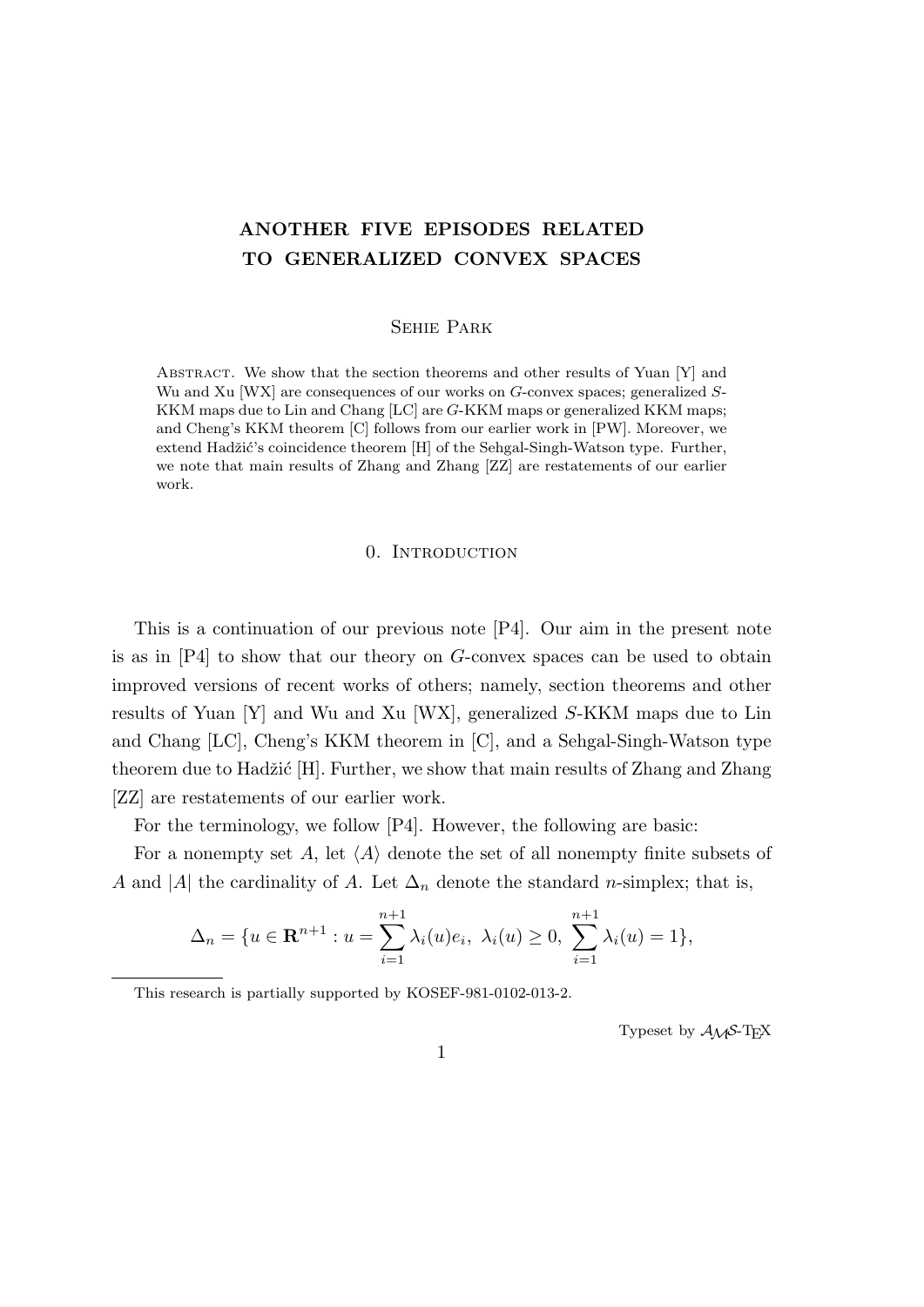where  $e_i$  is the *i*-th unit vector in  $\mathbf{R}^{n+1}$ .

A *generalized convex space* or a *G*-*convex space* (*X, D*; Γ) consists of a topological space *X*, a nonempty subset *D* of *X*, and a multimap  $\Gamma : \langle D \rangle \to X$ such that for each  $A \in \langle D \rangle$  with  $|A| = n + 1$ , there exists a continuous function  $\phi_A : \Delta_n \to \Gamma(A)$  such that  $J \in \langle A \rangle$  implies  $\phi_A(\Delta_J) \subset \Gamma(J)$ , where  $\Delta_J$  denotes the face of  $\Delta_n$  corresponding to  $J \in \langle A \rangle$ .

The basic theory of *G*-convex spaces was studied extensively by Park and Kim [PK 1-5], which were immediately followed by works of Tan and Zhang [TZ], Tan [T], Lin and Chang [LC], Lin and Park [LP], and others.

At first, a *G*-convex space is defined under the extra restriction that

(0) for each  $A, B \in \langle D \rangle$ ,  $A \subset B$  implies  $\Gamma(A) \subset \Gamma(B)$ ;

which was shown later to be superfluous.

We may write  $\Gamma_A = \Gamma(A)$  for each  $A \in \langle D \rangle$  and  $X = (X, \Gamma) = (X, X; \Gamma)$ . For an  $(X, D; \Gamma)$ , a subset *C* of *X* is said to be *G*-*convex* if for each  $A \in \langle D \rangle$ ,  $A \subset C$ implies Γ*<sup>A</sup> ⊂ C*.

For a nonempty subset *B* of *X*, the *G*-*convex hull* of *B*, *G*-co *B*, is defined by

$$
G\text{-co }B = \bigcap \{ Y : B \subset Y \subset X \text{ and } Y \text{ is } G\text{-convex} \}.
$$

For a *G*-convex space  $(X, D; \Gamma)$ , a map  $T: D \to X$  is called a *G-KKM map* if  $\Gamma_N \subset T(N)$  for each  $N \in \langle D \rangle$ .

Let *I* be a nonempty index set and  $(X, D; \Gamma)$  a *G*-convex space. A map  $T: I \rightarrow$ *X* is called a *generalized KKM map* if for each  $J \in \langle I \rangle$ , there eixsts a function  $\sigma: J \to D$  such that for any  $M \in \langle J \rangle$ , we have  $\Gamma_{\sigma(M)} \subset T(M)$ ; see [P3], [PK5].

The following is basic in this paper: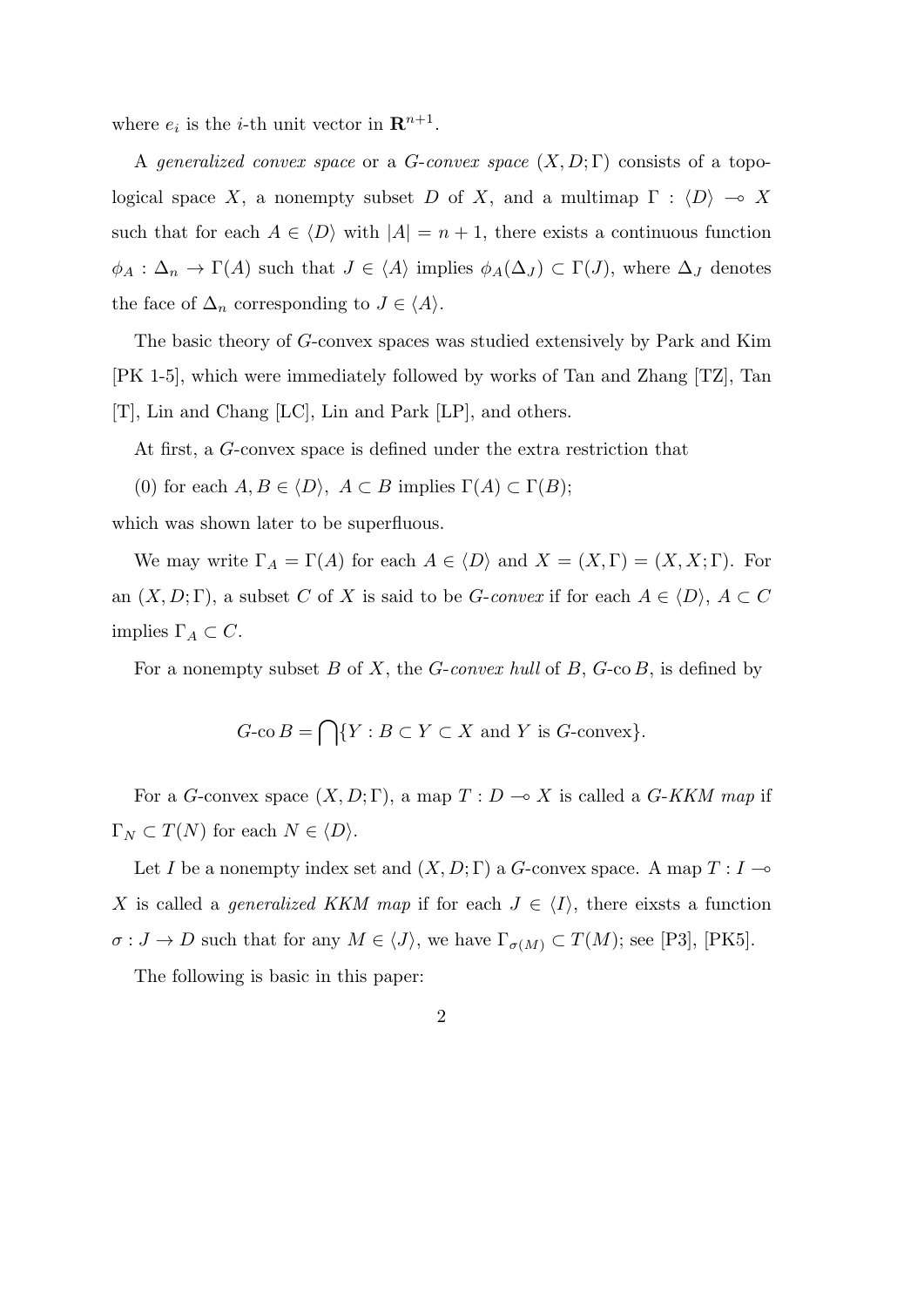**Theorem 0.** [PK2,3, Theorem 1] *Let*  $(X, D; \Gamma)$  *be a G-convex space,*  $Y$  *a Hausdorff space,*  $S: D \to Y$ ,  $T: X \to Y$  *maps, and*  $F \in \mathfrak{A}_{c}^{\kappa}(X, Y)$ *. Suppose that* 

- (1) *for each*  $x \in D$ *, Sx is compactly open in*  $Y$ *;*
- (2) *for each*  $y \in F(X)$ *,*  $M \in \langle S^-y \rangle$  *implies*  $\Gamma_M \subset T^-y$ *;*
- (3) *there exists a nonempty compact subset*  $K$  *of*  $Y$  *such that*  $\overline{F(X)} \cap K \subset$ *S*(*D*)*; and*
- (4) *either*
	- (i)  $Y \setminus K \subset S(M)$  *for some*  $M \in \langle D \rangle$ *; or*
	- (ii) *for each*  $N \in \langle D \rangle$ *, there exists a compact G*-convex subset  $L_N$  *of X containing N such that*  $F(L_N) \ X \subset S(L_N \cap D)$ *.*

*Then there exists an*  $\overline{x} \in X$  *such that*  $F\overline{x} \cap T\overline{x} \neq \emptyset$ *.* 

The admissible class  $\mathfrak{A}_{c}^{\kappa}(X, Y)$  of maps  $T : X \multimap Y$  are now well-known; see [P4, PK1,2]. A subclass of  $\mathfrak{A}_{c}^{\kappa}$  is that of acyclic maps V; that is,  $T \in \mathbb{V}(X, Y)$  is an u.s.c. map with nonempty compact acyclic values.

Note that if  $F = f \in \mathbb{C}(X, Y)$ , a single-valued continuous map, then Hausdorffness of *Y* in Theorem 0 is not necessary.

The following Fan-Browder fixed point theorem is inmediately obtained from Theorem 0.

**Theorem 1.** Let *X* be a compact *G*-convex space and  $S: X \to X$  a map satisfying

- $(1)$  *for each*  $y \in X$ *,*  $S^-y$  *is*  $G$ *-convex; and*
- $(2)$  {Int  $Sx : x \in X$ } *covers X.*

*Then S has a fixed point*  $x_0 \in X$ *; that is,*  $x_0 \in Sx_0$ *.* 

Here, we should mention that, in [PK4], there are lots of typos, especially, in the references.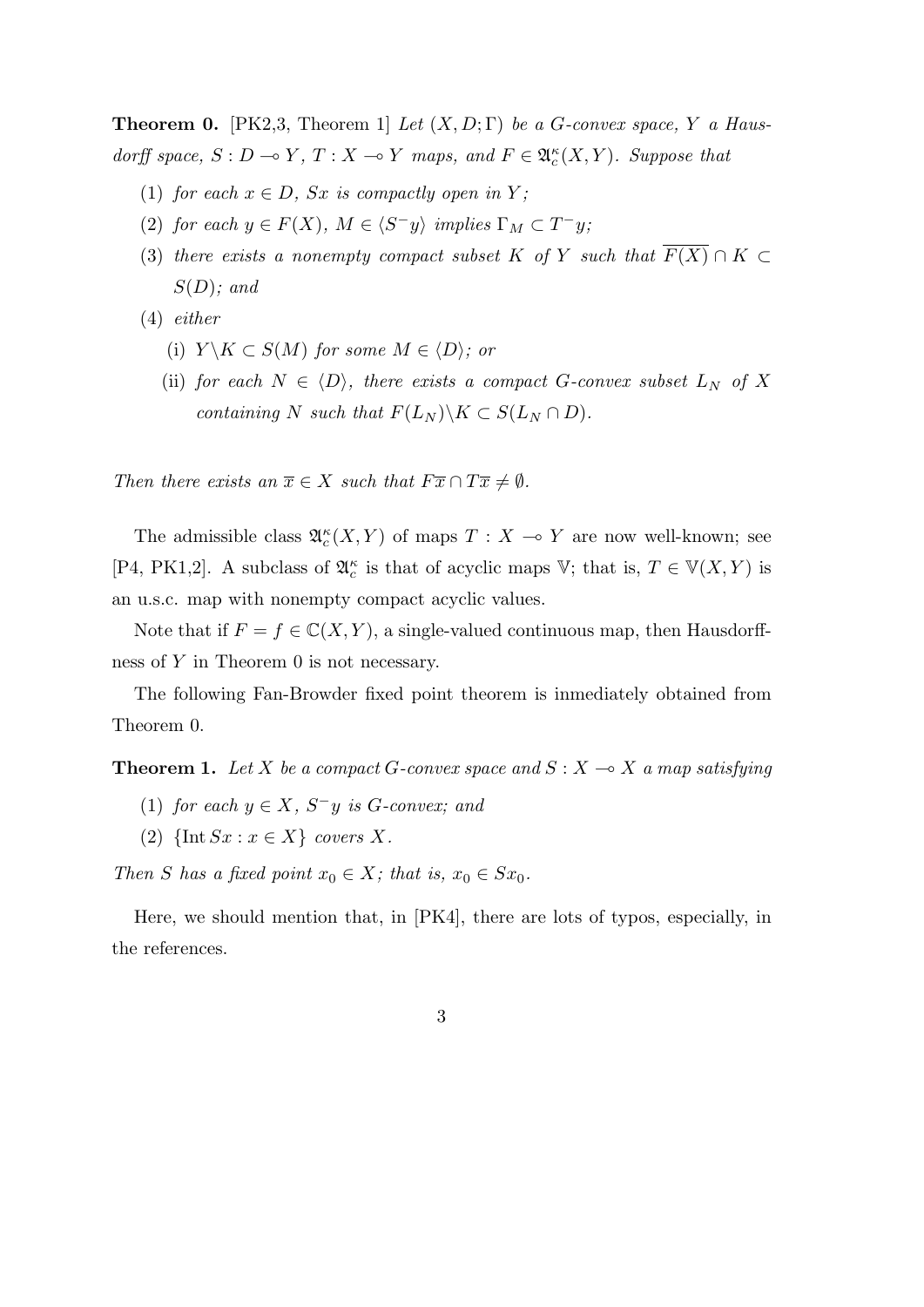### 1. On generalizations of the Ky Fan section theorem

In this section, we show that main results of Yuan [Y] and Wu and Xu [WX] are consequences of Theorems 0 and 1.

X.-Z. Yuan [Y] gave some generalizations of Fan's section theorem or geometric lemma. Then as applications, some new Ky Fan minimax inequalities and fixed point theorems were added in [Y].

The following is Yuan's main theorem, which follows from Theorem 0:

**Theorem 2.** [Y, Theorem 2] *Let X be a Hausdorff space and Y be a nonempty convex subset of a Hausdorff topological vector space F. Suppose that A is a subset*  $\sigma f$  *X*  $\times$  *Y and there exist a subset B of A and a nonempty compact subset K of X such that*  $B$  *is closed in*  $X \times Y$  *and* 

(a) *for each*  $y \in Y$ *, the set*  $\{x \in X : (x, y) \in A\}$  *is closed in* X;

- (b) *for each*  $x \in X$ *, the set*  $\{y \in Y : (x, y) \notin A\}$  *is convex or empty;*
- (c) for each  $y \in Y$ , the set  $\{x \in K : (x, y) \in B\}$  is nonempty and contractible.

*Then there exists*  $x_0 \in K$  *such that*  $\{x_0\} \times Y \subset A$ *.* 

*Proof.* We apply Theorem 0 interchanging the roles of *X* and  $Y = D$ . Define  $S = T : Y \multimap X$  by

$$
Sy = Ty = \{x \in X : (x, y) \notin A\} \text{ for } y \in Y,
$$

and  $F: Y \multimap K$  by

$$
Fy = \{x \in K : (x, y) \in B\} \quad \text{for} \quad y \in Y.
$$

Note that *F* is compact. Since  $B \subset X \times Y$  is closed,  $\text{Gr}(F) \subset B^- \cap (Y \times K)$  is also closed in  $Y \times K$ . Therefore, *F* is u.s.c. and has nonempty closed contractible values by (c). Therefore, *F* is an acyclic map and hence  $F \in V(Y, X) \subset \mathfrak{A}_c^{\kappa}(Y, X)$ .

We show that conditions  $(1)$ ,  $(2)$ , and  $(4)$  of Theorem 0 are satisfied. In fact,

- (1) for each  $y \in Y$ ,  $Ty$  is open by (a);
- (2) for each  $x \in X$ ,  $S^{-}x = T^{-}x$  is convex or empty by (b); and
- (4)  $F(Y) \subset K$  implies condition (4)(ii) trivially.

### $\Delta$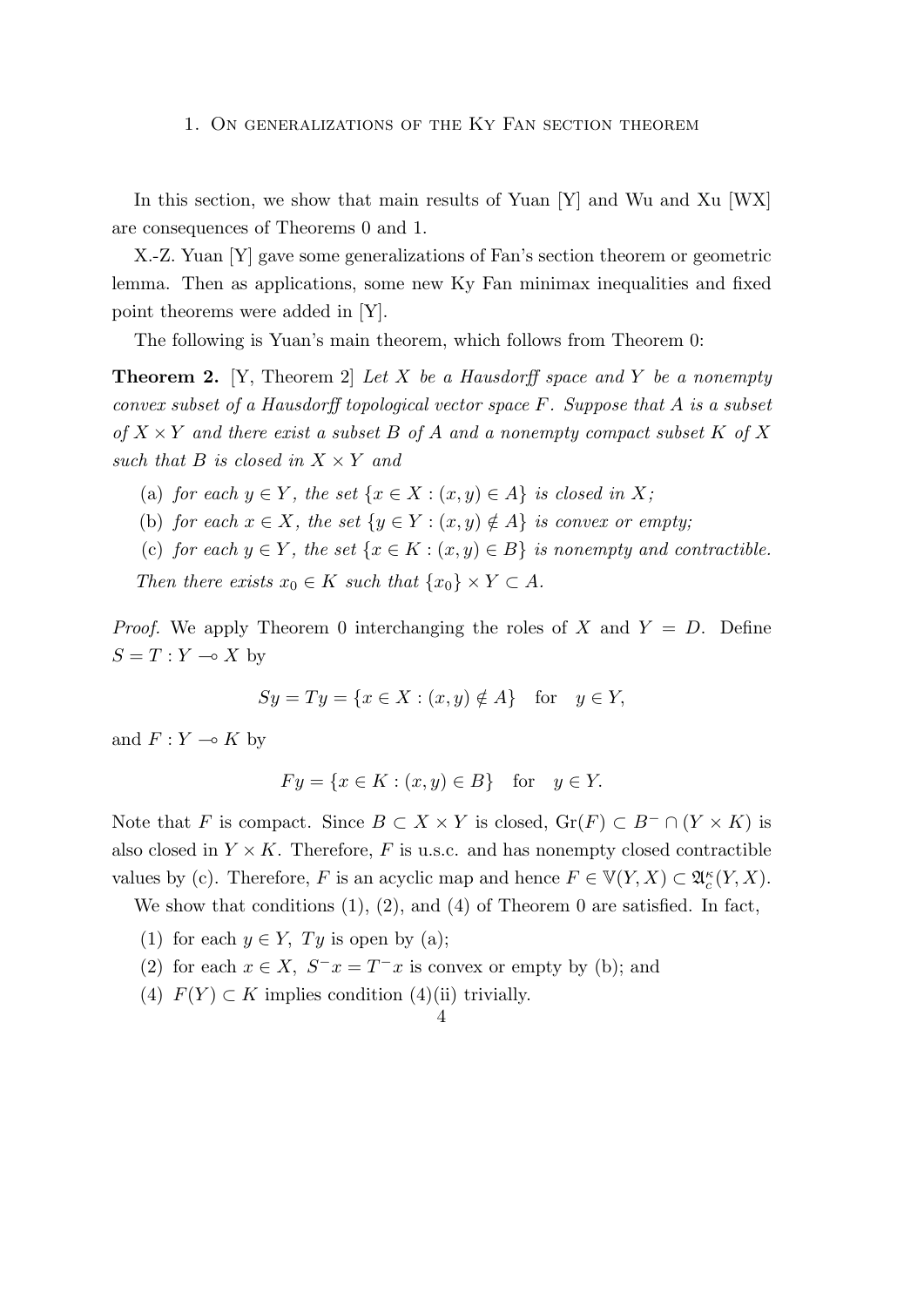Suppose that condition (3) holds; that is,  $K \subset S(Y) = T(Y)$ . Then, by Theorem 0, there exists a  $\overline{y} \in Y$  such that  $F\overline{y} \cap T\overline{y} \neq \emptyset$ ; that is,  $\overline{x} \in F\overline{y} \cap T\overline{y}$  for some  $\overline{x} \in K$ . Hence,  $(\overline{x}, \overline{y}) \in B$  and  $(\overline{x}, \overline{y}) \notin A$ , which contradicts  $B \subset A$ .

Therefore (3) does not hold; that is,  $K \not\subset T(Y)$ , and there exists an  $x_0 \in K$ such that  $x_0 \notin Ty$  for all  $y \in Y$ , or equivalently,  $(x_0, y) \in A$  for all  $y \in Y$ . This completes our proof.

*Remarks.* 1. A sharpened form of Theorem 2 was already obtained by Park [P2, Corollary 2.1], where *Y* is a mere convex space and acyclicity was adopted instead of contractibility in (c).

2. Far-reaching generalized (or similar) forms of Theorem 1 and other results in [Y] were already given by Park, Bae, and Kang [PBK].

3. A generalization of Theorem 2 for *G*-convex spaces was given in [PK3, Theorem 9], which is equivalent to Theorem 0.

In [WX], Wu and Xu gave a section theorem of Ky Fan type for *H*-spaces and, as its applications, obtained a minimax theorem, a coincidence theroem, and an intersection theorem for sets with *H*-convex sections. In fact, their work was mainly based on the *H*-space version of Theorem 1. Therefore, all of the results in [WX] can be extended to *G*-convex spaces by exploiting Theorem 1 and following the methods developed in [PK1-5].

## 2. On generalized *S*-KKM maps

The following definition is due to Lin and Chang [LC]:

Let *X* be a nonempty set,  $(Y, \Gamma)$  a *G*-convex space, and  $S, T : X \rightarrow Y$ . Then *T* is a *generalized S*-*KKM* map if for each finite subset  $\{x_1, x_2, \ldots, x_n\}$  of *X*,  $G$ -co( $\bigcup_{i=1}^{n} Sx_i$ )  $\subset \bigcup_{i=1}^{n} Tx_i$ .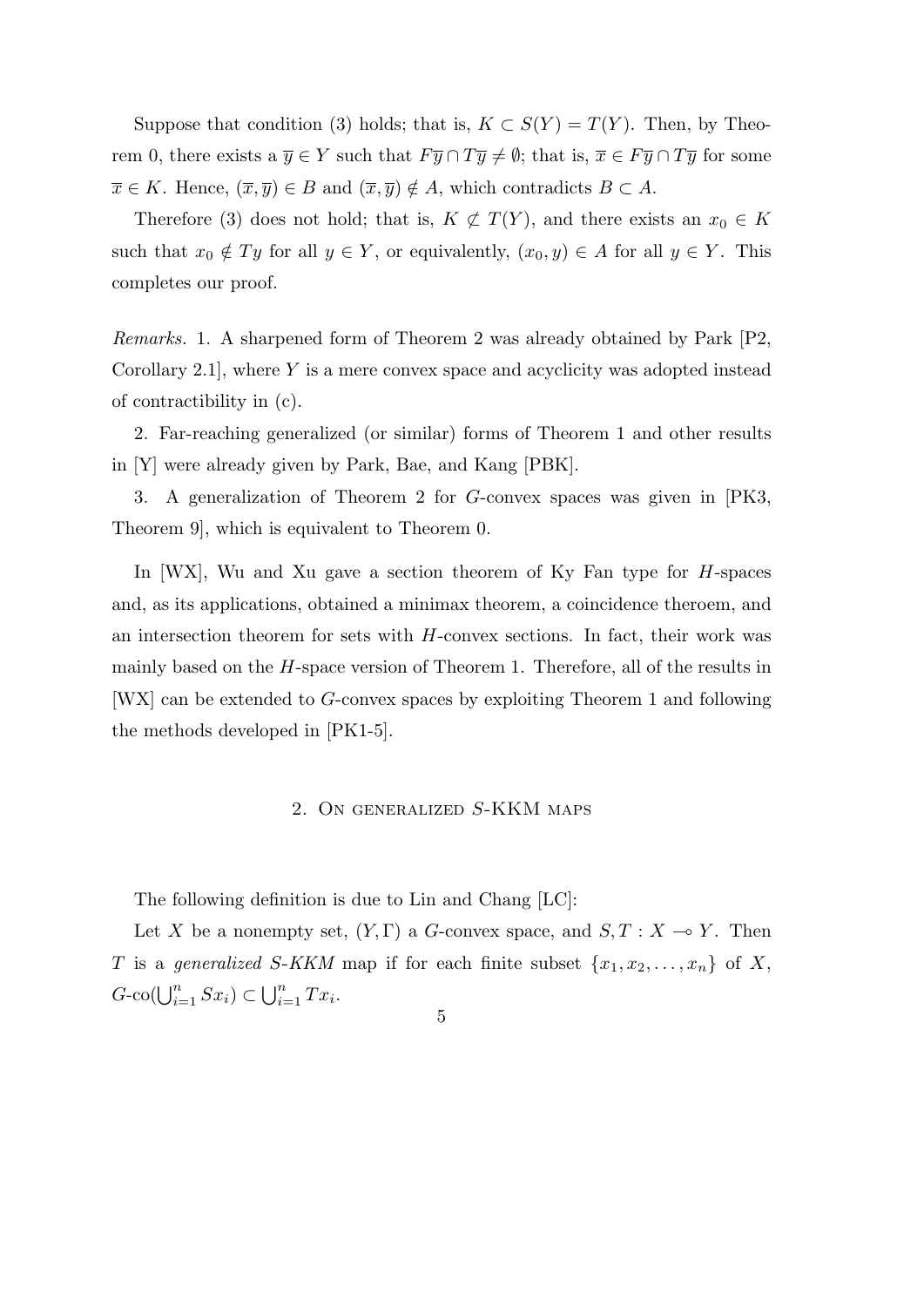For a convex subset *Y* of a vector space, this defintion reduces to that of Chang and Yen [CY].

Moreover, Cheng [C] considered the following particular situation:

Let *E* and *G* be two topological vector spaces,  $X \subset E$  an arbitrary set,  $\varphi$ :  $X \to G$  a function, and  $F: X \to G$  a map satisfying

$$
co{\varphi(x_1),\varphi(x_2),\ldots,\varphi(x_k)} \subset \bigcup_{i=1}^k Fx_i
$$

for any finite subset  $\{x_1, x_2, \ldots, x_k\} \subset X$ .

We show that all those concepts can be considered in the frame of the *G*-convex space theory as follows:

**Proposition 3.** *A generalized S-KKM map can be regarded as a G-KKM map.*

*Proof.* Let *X* be a nonempty set,  $(Y, \Gamma)$  a *G*-convex space, and  $S, T : X \rightarrow Y$ . For each  $x \in X$ , choose a point  $\overline{x} \in Y$  such that  $\overline{x} \in Sx$ . Let  $D := {\overline{x} \in Y : x \in X}$ . Then  $S, T : X \longrightarrow Y$  can be regarded  $\overline{S}, \overline{T} : D \longrightarrow Y$  as follows:

$$
\overline{S}\overline{x} = Sx
$$
 and  $\overline{T}\overline{x} = Tx$  for all  $x \in X$ .

Since (*Y,* Γ) is a *G*-convex space and *T* is a generalized *S*-KKM map, by defining

$$
\Gamma'_A:=G\text{-co }\overline{S}(A)\subset \overline{T}(A)
$$

for each  $A \in \langle D \rangle$ , the triple  $(Y, D; \Gamma')$  becomes a *G*-convex space and *T* is a *G*-KKM map. Note that  $A \subset S(A)$  and  $G$ -co  $A \subset G$ -co  $S(A) = \Gamma'_{A}$ . If  $|A| = n + 1$ , there is a continuous map  $\phi_A : \Delta_n \to \Gamma_A \subset G$ -co  $A \subset \Gamma'_A$  satisfying the definition of a *G*-convex space. This completes our proof.

6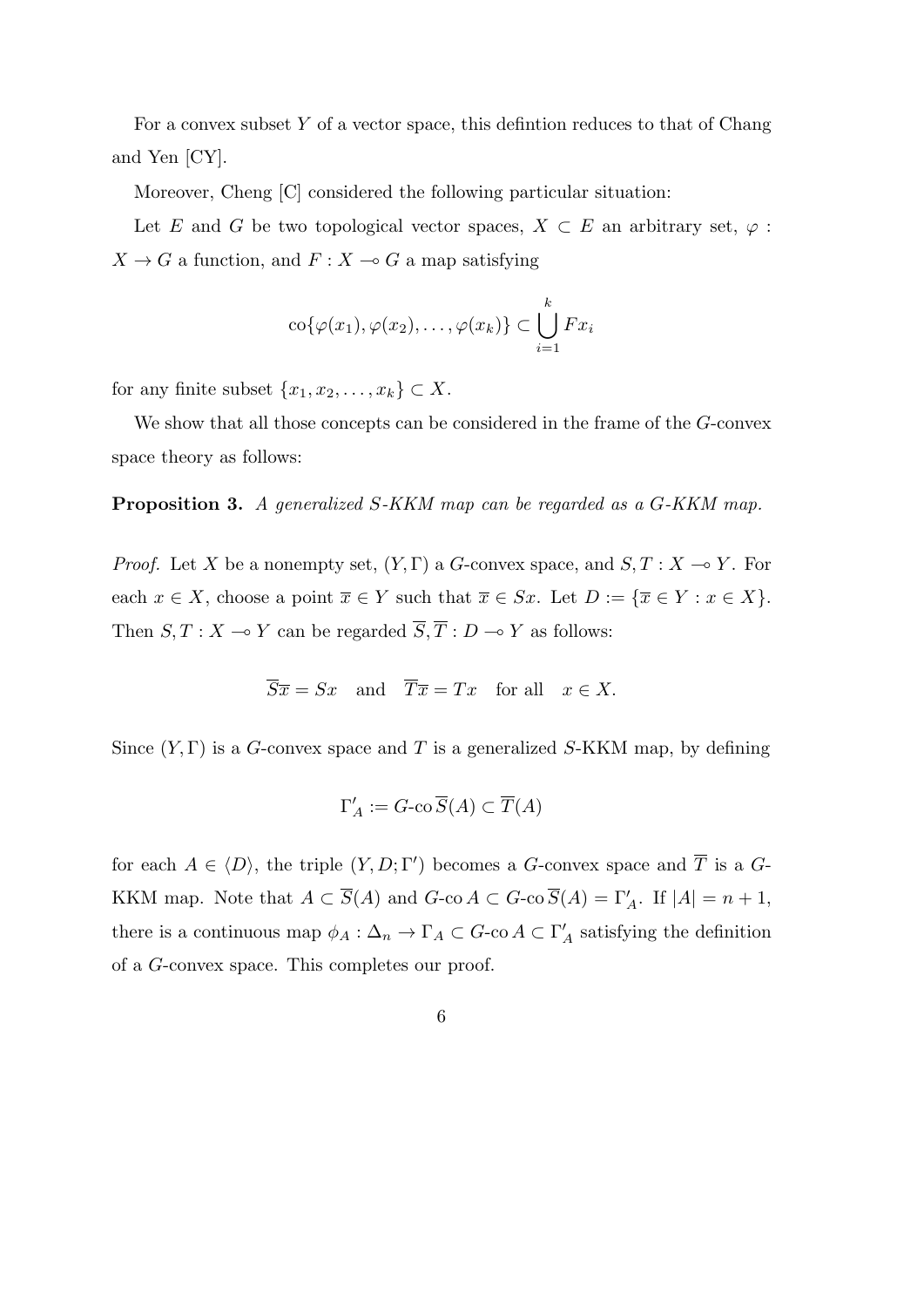**Proposition 4.** *A generalized S-KKM map is a generalized KKM map.*

*Proof.* Let *X* be a nonempty set,  $(Y, \Gamma)$  a *G*-convex space, and  $S, T : X \to Y$ . Suppose that *T* is a generalized *S*-KKM map. For each  $J \in \langle X \rangle$ , choose a function  $\sigma: J \to Y$  such that  $\sigma(x) \in Sx$  for  $x \in J$ . Then for any  $M = \{x_1, \ldots, x_n\} \subset J$ , we have

$$
\Gamma_{\sigma(M)} = \Gamma(\{\sigma(x_1), \ldots, \sigma(x_n)\}) \subset G\text{-}\mathrm{co}(\bigcup_{i=1}^n Sx_i) \subset T(M).
$$

Therefore, *T* is a generalized KKM map.

*Remark.* For the study on generalized KKM maps, see [P1,3] and a forthcoming work [PK5].

# 3. Cheng's KKM theorem

In [C], C. Cheng generalized the minimax inequality of Brezis *et al*. [BNS] to the one involving two functions defined on the product of two topological vector spaces, and used it to discuss the existence of solutions of some variational inequalities. In order to prove his inequality, first Cheng gave a slight generalization of the KKM Lemma due to Fan.

In this section, we show that Cheng's KKM theorem is a simple consequence of an earlier result of the author and W. K. Kim [PW]. We add other comments related to those works.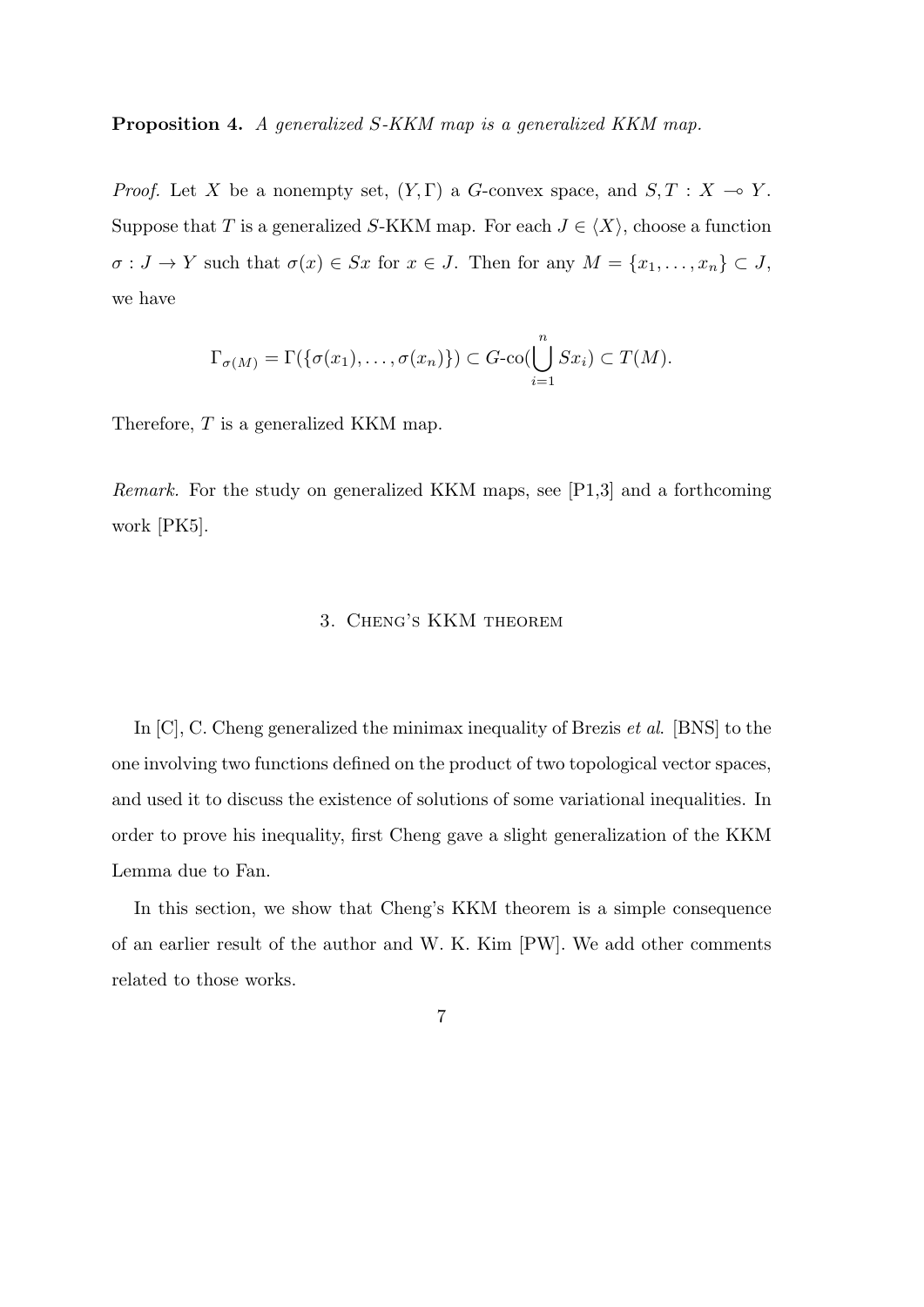**Theorem 5.** [PW, Theorem 1] *Let Y be a convex subset of a Hausdorff topological vector space*  $E$ *, and*  $\emptyset \neq X \subset Y$ *. Let*  $T : X \to E$  *be a KKM-map such that each T x is finite relatively closed subset of Y . Furthermore, assume the following:*

- (1) *There exists a nonempty finite dimensional set*  $X_0 \subset X$ *, contained in some compact convex subset of Y*, such that  $\overline{\bigcap_{x \in X_0} Tx}$  *is a compact subset of Y*.
- (2) *For every line segment L of E we have*

$$
\bigcap_{x \in X \cap L} Tx \cap L = \bigcap_{x \in X \cap L} Tx \cap L.
$$

*Then*  $\bigcap_{x \in X} Tx \neq \emptyset$ *.* 

*Remark.* Theorem 5 generalizes the basic lemma of [BNS]. Note that those results are stated in old-fashioned way. In fact, we can regard *Y* as a convex space and *T x* is closed in *Y* . Then (2) seems to be superfluous. Moreover, we can use more general coercivity condition than (1). A far reaching generalization of Theorem 5 is [PK2, Theorem 3].

In the following, we show that Cheng's main result is a consequence of Theorem 5:

**Theorem 6.** [C, Theorem 1] *Let E and G be two real Hausdorff topological vector spaces,*  $X \subset E$  *be an arbitrary set,*  $\varphi : X \to G$  *be a mapping and*  $F : X \to G$  *be a map such that*

- (1)  $\overline{Fx_0}$  *is a compact subset of G for some*  $x_0 \in X$ ,
- $(2)$  co $\{\varphi(x_1), \ldots, \varphi(x_k)\} \subset \bigcup_{i=1}^k Fx_i$  for any finite subset  $\{x_1, \ldots, x_k\} \subset X$ ,
- (3) *the intersection of F x with any finite-dimensional subspace of G is closed for any*  $x \in X$ *, and*
- (4) *for any convex subset*  $C$  *of*  $G$ *,*

$$
(\overline{\bigcap_{x \in \varphi^{-1}(C)} Fx}) \cap C = (\bigcap_{x \in \varphi^{-1}(C)} Fx) \cap C.
$$

8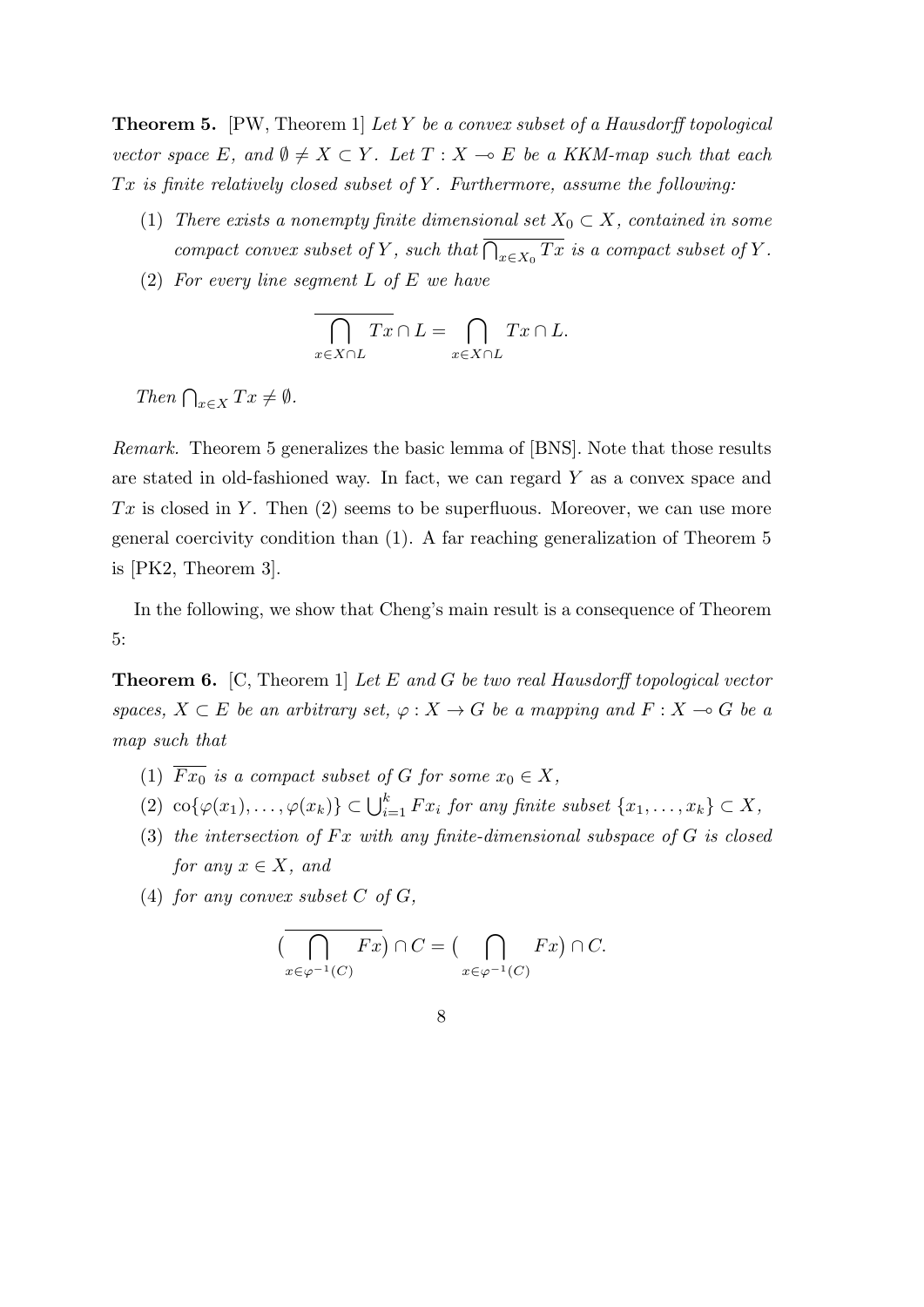*Then*  $\bigcap_{x \in X} F x \neq \emptyset$ *.* 

*Proof.* Let  $Y = E = G$  in Theorem 5 and  $X' := \varphi(X) \subset Y$ . Define a map  $T: X' \to E$  by  $T\varphi(x) = Fx$  for each  $\varphi(x) \in X'$ , where  $x \in X$ . Then *T* is a KKM-map by (2) and has finitely closed values. Putting  $X_0 := \{x_0\}$ , condition (1) of Theorem 5 is clearly satisfied. We show that condition (2) of Theorem 5 holds. Let *L* be a line segment of *G*. Then

$$
\varphi(x) \in X' \cap L \Longleftrightarrow \varphi(x) \in \varphi(X) \cap L \Longleftrightarrow x \in \varphi^{-1}(L)
$$

and hence

$$
\bigcap_{\varphi(x)\in X'\cap L}T\varphi(x)=\bigcap_{x\in\varphi^{-1}(L)}Fx
$$

by (4). Therefore, all of the requirements of Theorem 5 with *X′* replacing by *X* are satisfied. Therefore,  $\bigcap_{\varphi(x)\in X'} T\varphi(x) \neq \emptyset$  holds, which readily implies  $\bigcap_{x\in X} F x \neq$ *∅*.

*Remarks.* Similarly, other results in [C] are all simple consequences of known theorems.

## 4. A Sehgal-Singh-Watson type theorem

In 1981, Komiya [K] defined a convexity on topological spaces without linear structures paying attention to the concept of convex hull. Then some theorems which had been obtained in topological vector spaces were given in the frame of this convexity. In fact, the Fan-Browder fixed point theorem, Fan's theorem on systems of convex inequalities, and Sion's minimax theorem were extended to this convexity.

Hadžić [H] followed Komiya's study and obtained generalizations of Tarafdar's extension [Ta] of the Fan-Browder theorem and a coincidence theorem due to

<sup>9</sup>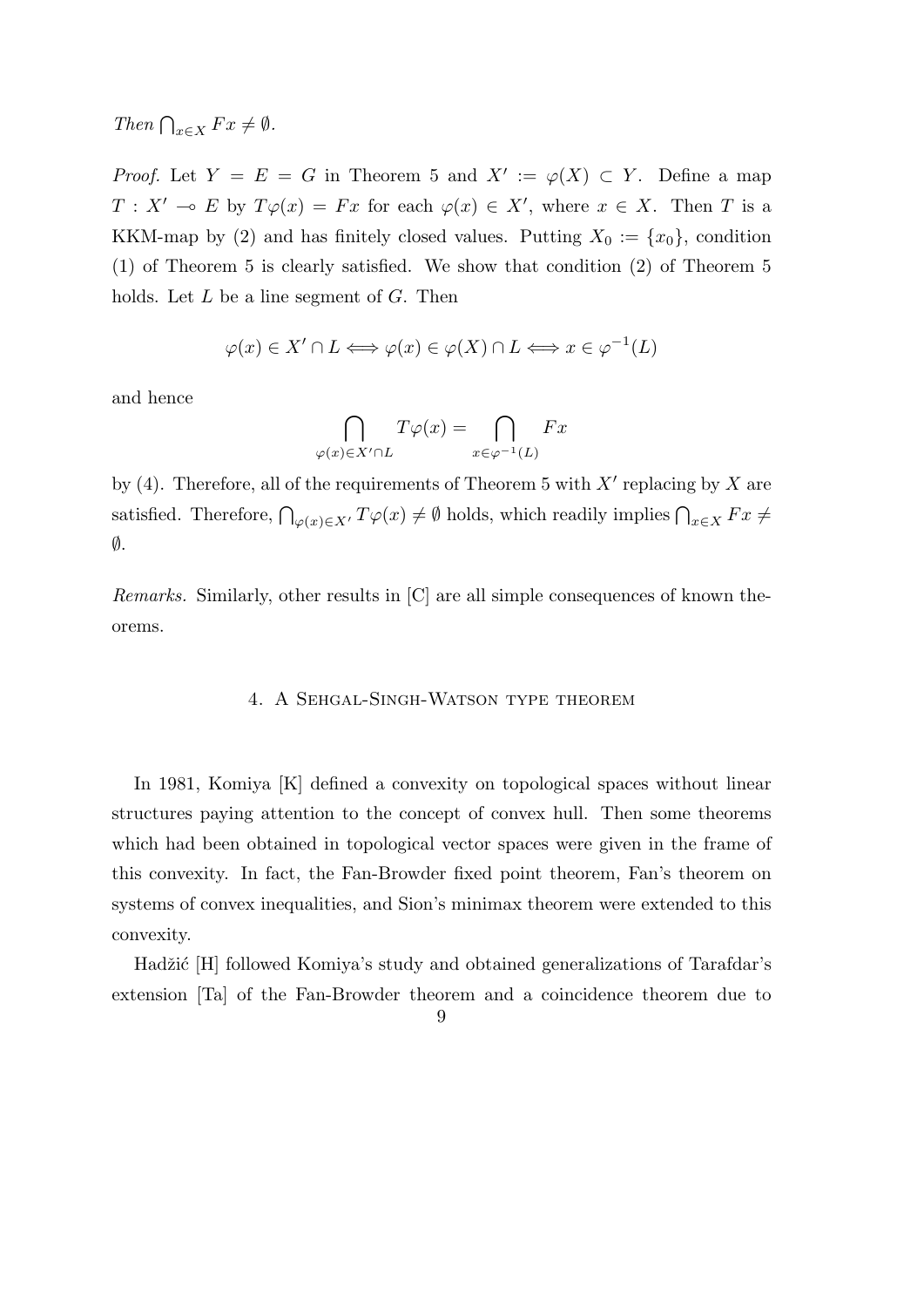Sehgal, Singh, and Watson [SSW1, 2] in the frame of Komiya's convexity. In this frame, Arandjelović  $[A]$  obtained generalizations of the KKM theorem and the Fan minimax theorem.

Later in 1993, we noted that Komiya's convexity is an example of generalized convex spaces; see [PK1-4]. Further, in [PK3], we established the foundations of the KKM theory for these new spaces, which were shown to include all of the above results on Komiya's convexity except the Sehgal-Singh-Watson type theorem in  $|H|$ .

In  $[SSW1, 2]$ , the authors obtained a coincidence theorem and its direct consequences. In [P5], we obtained an improved version of their result. Now in this section, we obtain a *G*-convex space version of the coincidence theorem as follows:

**Theorem 7.** *Let*  $(X, \Gamma)$  *be a G-convex space, such that*  $\Gamma_A$  *is compact for each*  $A \in \langle X \rangle$ , *Y a topological space, and*  $T, S: X \to Y$  *maps satisfying the following:* 

- (1) *T is a compact l.s.c. map with nonempty values; and*
- (2) *S* has open values,  $S^-y$  is nonempty for each  $y \in T(X)$ , and  $(S^-T)x$  is  $G$ *-convex for each*  $x \in X$ *.*

*Then T and S have a coincidence point.*

*Proof.* For each  $y \in T(X)$ , there exists an  $x \in S^-y$  by (2). Since  $y \in Sx$ , we have *T*(*X*) ⊂ *S*(*X*). Since each *Sx* is open and  $\overline{T(X)}$  is compact, we have  $T(X)$  ⊂  $\bigcup_{i=1}^{n} Sx_i$  for some  $\{x_1, \ldots, x_n\} \in \langle X \rangle$ . Therefore, we have  $X = \bigcup_{i=1}^{n} (T^-S)x_i$ .

Let  $X' := \Gamma(\{x_1, \ldots, x_n\})$  ad define a map  $G : X' \to X'$  by  $Gx = (T^-S)x \cap X'$ for  $x \in X'$ . We show that *G* satisfies the requirements of Theorem 1 with  $X = X'$ and  $S = G$ .

(i) For each  $z \in X'$ ,

$$
G^{-}z = \{x \in X' : z \in Gx\} = \{x \in X' : z \in (T^{-}S)x \cap X'\}
$$

$$
= \{x \in X' : Tz \cap Sx \neq \emptyset\} = \{x \in X' : x \in (S^{-}T)z\}
$$

$$
= (S^{-}T)z \cap X'.
$$

$$
10\quad
$$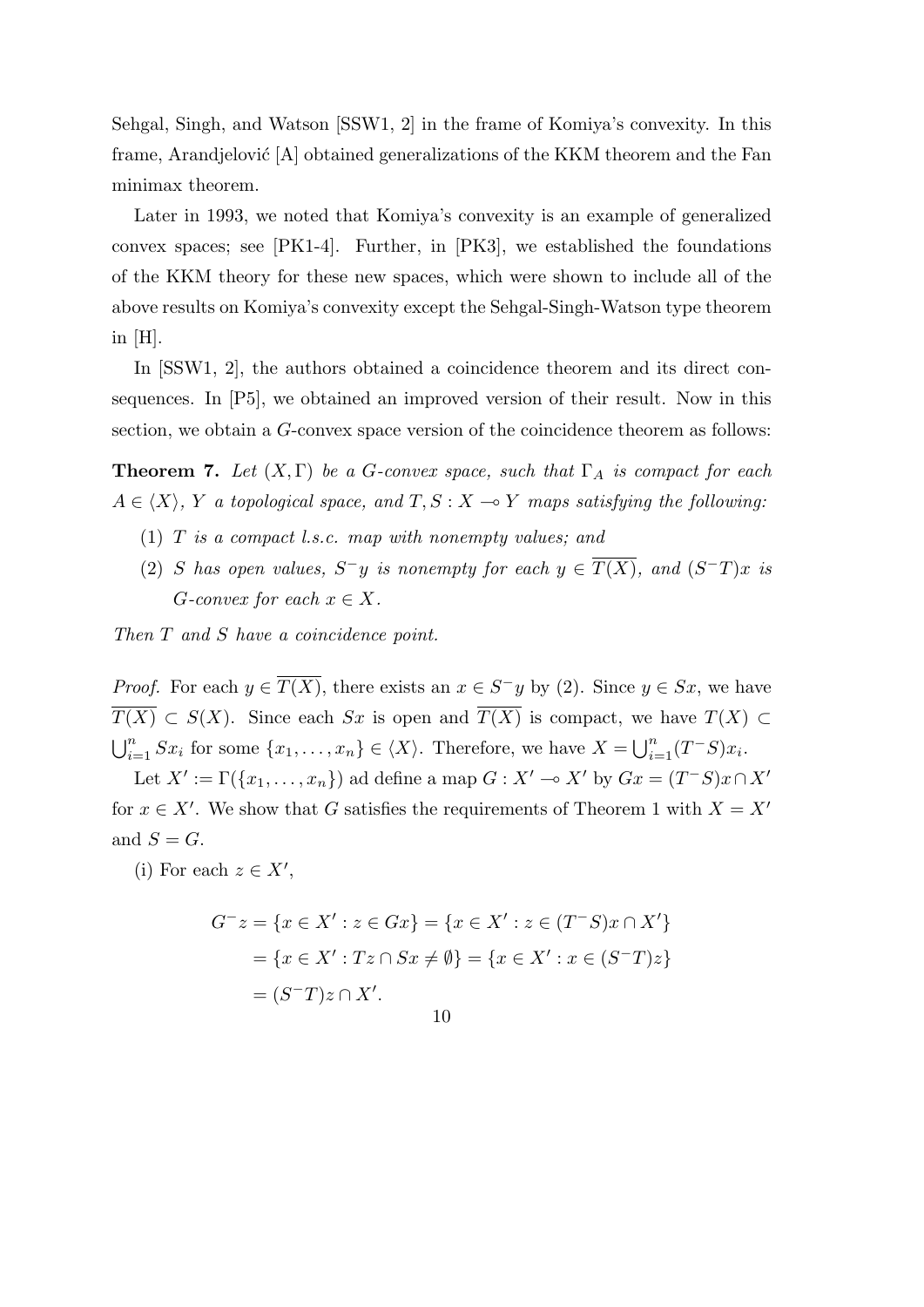Since  $Tz \neq \emptyset$ ,  $(S-T)z$  is nonempty and *G*-convex by (2). Therefore,  $G-z$  is *G*-convex in *X′* , and condition (1) of Theorem 1 is satisfied.

(ii) Since  $X = \bigcup_{i=1}^{n} (T^{-}S)x_i$ , we have

$$
X' = X \cap X' = \bigcup_{i=1}^{n} [(T^{-}S)x_i \cap X'] = \bigcup_{i=1}^{n} Gx_i.
$$

We show that each  $Gx_i$  is open in *X*<sup>*'*</sup>. In fact, for each *i*,  $Gx_i = (T^-S)x_i \cap X'$ . Since  $Sx_i$  is open and *T* is l.s.c.,  $(T^-S)x_i$  is open in *X* and hence  $Gx_i$  is open in *X′* . Therefore, condition (2) of Theorem 1 holds.

Since *X′* is a compact *G*-convex space, by Theorem 1, *G* has a fixed point  $x_0 \in X'$ ; that is,  $x_0 \in (T^-S)x_0$ , or  $Tx_0 \cap Sx_0 \neq \emptyset$ . This completes our proof.

Note that for a convex space *X*, Theorem 7 reduces to Park [P5, Theorem 2], and for a Komiya type convex space  $X$ , to Hadžić [H, Theorem 4].

# 5. On a paper of S. Zhang and X. Zhang

In [ZZ], the authors claimed to prove a new class of KKM theorem. As applications, they used their result to obtain some matching theorem, coincidence theorem, and section theorem. The results presented in [ZZ] were claimed to be a unifications and generalization of the corresponding results in ten papers including [P1].

They began with the following:

**Lemma.** [ZZ, Lemma 1.1] *Let E be a linear space with finite (dimensional Euclidean) topology, Y a topological space, A*1*, . . . , A<sup>n</sup> be n compactly closed subsets of Y* and  $Y = \bigcup_{i=1}^{n} A_i$ . Then for any *n* points  $u_1, \ldots, u_n \in E$  and for any  $S \in \mathbb{C}(\text{co}\{u_1, \ldots, u_n\}, Y)$  *(the set of all continuous functions from*  $\text{co}\{u_1, \ldots, u_n\}$ ) *to Y*), there exist  $m, 1 \leq m \leq n$ , and  $\{i_1, \ldots, i_m\} \subset \{1, \ldots, n\}$  such that

$$
S(\operatorname{co}\{u_{i_1},\ldots,u_{i_m}\})\cap \bigcap_{j=1}^m A_{i_j}\neq \emptyset.
$$

∩*m*

Let us compare this lemma with the following:

11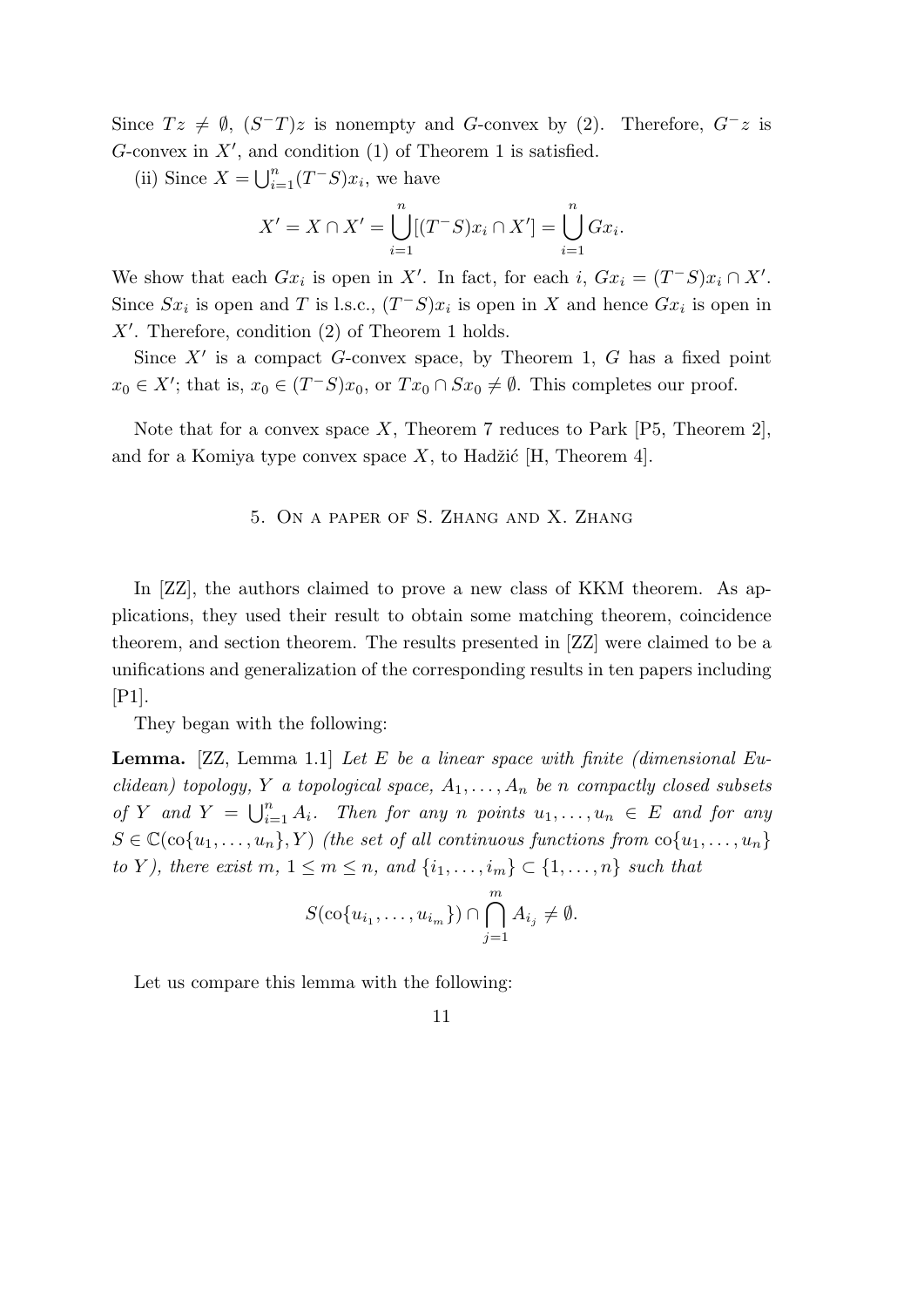**Theorem 8.** [P1, Theorem 7] *Let X be a convex space, Y a topological space, and*  $s \in \mathbb{C}(X, Y)$ *. Let*  $A_1, A_2, \ldots, A_n$  *be a finite family of n compactly closed subsets of Y such that*  $\bigcup_{i=1}^{n} A_i = Y$ *. Then for any n points*  $x_1, x_2, \ldots, x_n$  *(not necessarily distinct)* of *X,* there exist *k indices* (for a suitable *k*)  $i_1 < i_2 < \cdots < i_k$  such that

$$
s(\operatorname{co}\{x_{i_1}, x_{i_2}, \dots, x_{i_k}\}) \cap \bigcap_{j=1}^k A_{i_j} \neq \emptyset.
$$

*Proof of Lemma using Theorem 8.* Put  $X = \text{co}\{u_1, \ldots, u_n\}$ . Then X is a convex space.

Similarly, [ZZ, Theorem 2.1], which is a main theorem of [ZZ], is a simple consequence of [P1, Theorems 3,4, and 8].

Further, the authors of [ZZ] claimed that [ZZ, Theorem 2.1] unifies and extends many kinds of KKM theorems in other's works. They also claimed that their method is more simple and more intuitive. Note that their claims are entirely incorrect.

Finally, in  $\text{[CW]}$ , S.-S. Chang (= S. Zhang) and X. Wu claimed that each of their Theorems 2.2 and 2.3 is a (improvement and) generalization of Theorem 1 of Park [P1]. This claim is also entirely incorrect.

### **REFERENCES**

- [A] I. Arandjelović, *A convexity in topological spaces and KKM multifunctions*, Zb. rad. Fil. fak. u Nišu, Ser. Mat. **6** (1992), 413-415.
- [BNS] H. Brezis, L. Nirenberg, and G. Stampacchia, *A remark on Ky Fan's minimax principle*, Boll. Un. Mat. Ital. **6** (1972), 293–300.
- [CW] S.-S. Chang and X. Wu, *Some new versions of Ky Fna's matching theroem and nonempty intersection theorem with applications*, Math. Sci. Research Hot-Line **1** (6), 19– 27; or **1** (8), 1-6.
- [CY] T.-H. Chang and C-L. Yen, *Generalized KKM theorem and its applications*, Banyan Math. J. **2** (1996), 21–28.
- [C] C. Cheng, *A minimax inequality and variational inequalities*, Progr. in Nat. Sci. **7** (1997), 92–99.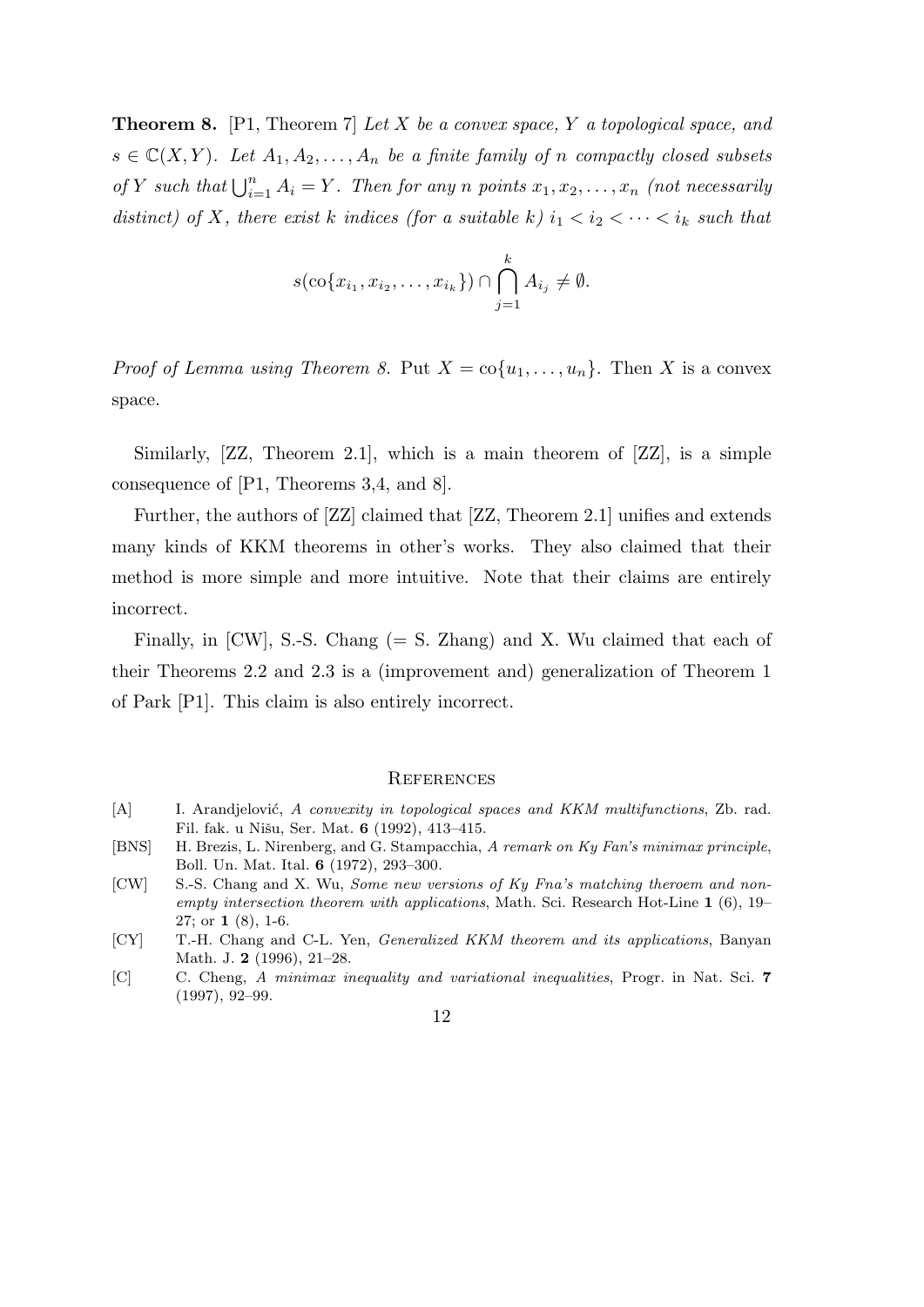- [H] O. Hadžić, *Some generalizations of Browder's fixed point theorem in topological space*, Review of Research, Fac. Sci. Univ. Novi Sad, Math. Ser. **14** (1984), 41–48.
- [K] H. Komiya, *Convexity on a topological space*, Fund. Math. **111** (1981), 107–113.
- [LC] L.-J. Lin and T.-H. Chang, *S-KKM theorems, saddle points and minimax inequalities*, Nonlinear Anal. TMA, **34** (1998), 73–86.
- [LP] L.-J. Lin and S. Park, *On some generalized quasi-equilibrium problems*, J. Math. Anal. Appl. **224** (1998), 167–181.
- [P1] S. Park, *Generalizations of Ky Fan's matching theorems and their applications*, J. Math. Anal. Appl. **141** (1989), 164–176.
- [P2] , *Some coincidence theorems on acyclic multifunctions and applications to KKM theory*, Fixed Point Theory and Applications (K.-K. Tan, ed.), World Sci., River Edge, NJ, 1992, pp.248–277.
- [P3] , *A unified approach to generalizations of the KKM type theorems related to acyclic maps*, Numer. Funct. Anal. and Optimiz. **15** (1994), 105–119.
- [P4] , *Five episodes related to generalized convex spaces*, Proc. Nonlinear Funct. Anal. and Appl. **2** (1997), 49–61.
- [P5] , *Five episodes related to the Fan-Browder fixed point theorem*, Nonlinear Anal. Forum **2** (1996), 11–24.
- [PBK] S. Park, J. S. Bae, and H. K. Kang, *Geometric properties, minimax inequalities, and fixed point theorems on convex spaces*, Proc. Amer. Math. Soc. **121** (1994), 429–439.
- [PK1] S. Park and H. Kim, *Admissible classes of multifunctions on generalized convex spaces*, Proc. Coll. Natur. Sci. Seoul National University **18** (1993), 1–21.
- [PK2] , *Coincidence theorems for admissible multifunctions on generalized convex spaces*, J. Math. Anal. Appl. **197** (1996), 173–187.
- [PK3] , *Foundations of the KKM theory on generalized convex spaces*, J. Math. Anal. Appl. **209** (1997), 551–571.
- [PK4] , *Generalizations of the KKM type theorems on generalized convex spaces*, Indian J. Pure Appl. Math. **29** (1998), 121–132.
- [PK5] , *Generalized KKM maps on generalized convex spaces*, to appear.
- [PW] S. Park and W. K. Kim, *On generalized KKM-theorems*, J. Korean Math. Soc. **24** (1987), 199–206.
- [SSW1] V. M. Sehgal, S. P. Singh, and B. Watson, *A coincidence theorem for topological vector spaces*, Contemp. Math. **21** (1983), 213–214.
- [SSW2] , *A coincidence theorem for topological vector spaces*, Indian J. Pure Appl. Math. **14** (1983), 565–566.
- [T] K.-K. Tan, *G-KKM theorem, minimax inequalities and saddle points*, Nonlinear Anal. TMA **30** (1997), 4151–4160.
- [TZ] K.-K. Tan and X.-L. Zhang, *Fixed point theorems on G-convex spaces and applications*, Proc. Nonlinear Funct. Anal. Appl. **1** (1996), 1–19.
- [Ta] E. Tarafdar, *On minimax principles and sets with convex sections*, Publ. Math. Debrecen **29** (1982), 219–226.
- [WX] X. Wu and Y. Xu, *Section theorems of Ky Fan type in H-spaces with applications*, Bull. Polish. Acad. Sci. Math. **45** (1997), 211–220.
- [Y] X.-Z. Yuan, *Extensions of Ky Fan section theorems and minimax inequality theorems*, Acta Math. Hungar. **71** (1996), 171–182.

13